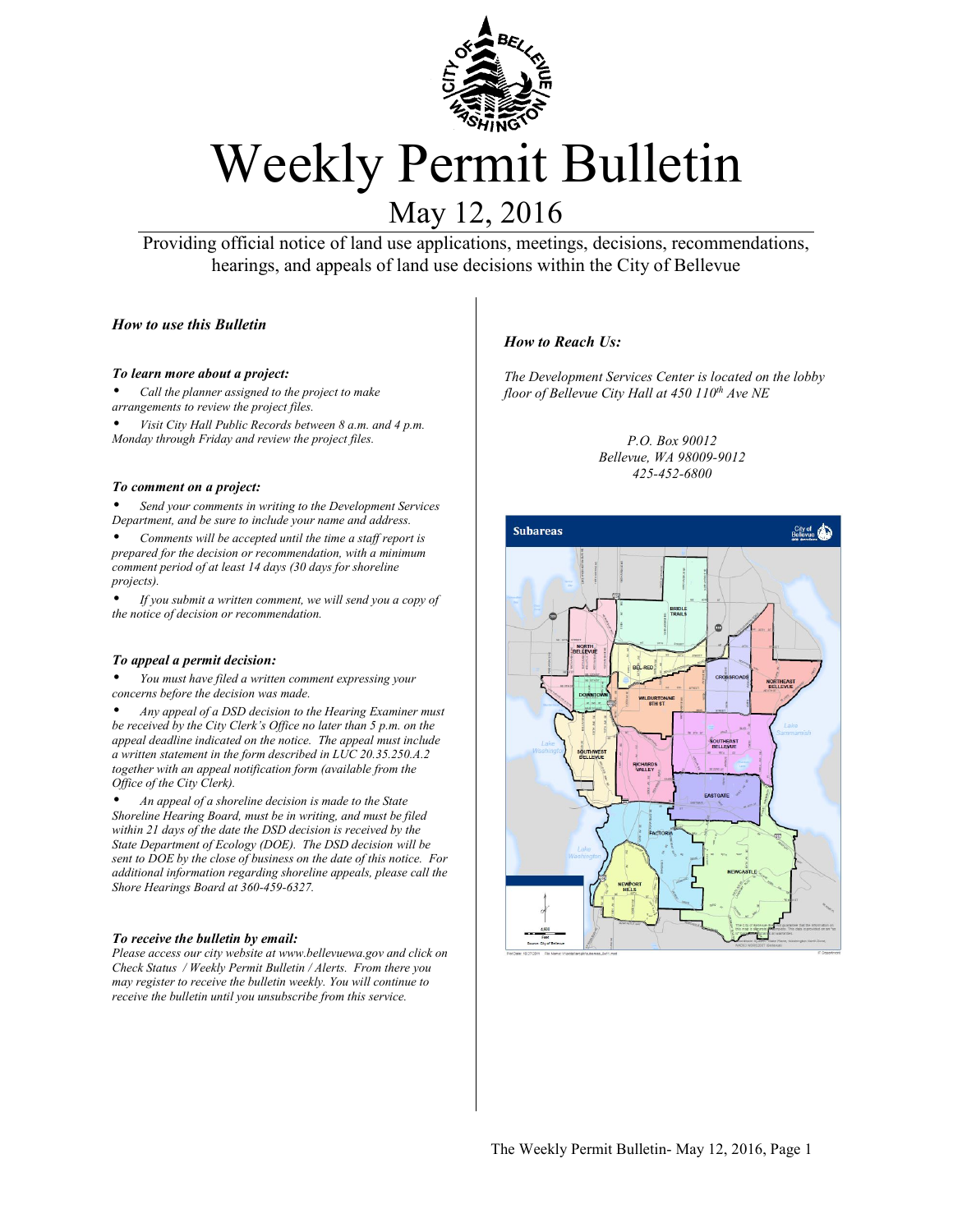#### **GENERAL INFORMATION REGARDING USE OF OPTIONAL DNS PROCESS**

When the **SEPA** field indicates a **Determination of Nonsignificance (DNS**) is expected, the optional DNS process is being used and a DNS is likely. This may be the only opportunity to comment on the environmental impacts of the proposal. The proposal may include mitigation measures under applicable codes, and the project review process may incorporate or require mitigation measures regardless of whether an Environmental Impact Statement (EIS) is prepared. The Threshold Determination will also be noticed in a subsequent issue of this Weekly Permit Bulletin. A copy of the subsequent Threshold Determination for the proposal may be obtained upon request.

# **Notice of Application**

# **NOTICE OF APPLICATION AND PUBLIC MEETING**

[Kelsey Creek Building E](http://www.bellevuewa.gov/UserFiles/Servers/Server_4779004/file/pdf/land Use/16-128897-LD.pdf) Location: 106 148<sup>th</sup> Avenue SE **File Number:** 16-128897-LD **Description:** Application for Design Review approval of a mixed use medical office and retail building of 5,853 square feet with 26 parking stalls, landscaping and amenities **Approvals Required:** Design Review approval and ancillary permits and approvals. **SEPA:** Determination of Non-Significance is expected. Refer to page one General Information regarding use of Optional DNS Process. **Minimum Comment Period Ends:** May 26, 2016, 5 PM. Refer to page one for information on how to comment on a project. **Public Meeting:** June 7, 2016, 6:30 PM; East Bellevue Community Council (EBCC), Lake Hills Clubhouse, 15230 Lake Hills Blvd. **Date of Application:** April 5, 2016 **Completeness Date:** May 3, 2016 **Applicant Contact:** Michael Chen, Mackenzie,

206-749-9993, [mchen@mcknze.com](mailto:mchen@mcknze.com)  **Planner:** Elizabeth Stead, 425-452-2725 Planner Email: [estead@bellevuewa.gov](mailto:estead@bellevuewa.gov)

### **NOTICE OF APPLICATION**

[Heberling Single Family Residence](http://www.bellevuewa.gov/UserFiles/Servers/Server_4779004/file/pdf/land Use/16-129442-LO.pdf)

**Location:** 672 West Lake Sammamish Pkwy NE

**Subarea:** Northeast Bellevue **File Number:** 16-129442-LO

**Description:** Application for Critical Areas Land Use Permit approval and Critical Areas Report to permit construction of a single-family residence in a steep slope hazard area and structure setback from shoreline buffer

**Approvals Required:** Critical Areas Land Use Permit approval and ancillary permits and approvals

**SEPA:** Determination of Non-Significance is expected. Refer to page one General Information Regarding Use of Optional DNS Process.

**Minimum Comment Period Ends:** May 26, 2016, 5 PM. Refer to page one for information on how to comment on a project.

**Date of Application:** April 14, 2016

**Completeness Date:** May 5, 2016 **Applicant Contact:** Brian Heberling, 425-890- 9186, [brian@alloydg.com](mailto:brian@alloydg.com)  **Planner:** Michael Paine, 425-452-2739

Planner Email: [mpaine@bellevuewa.gov](mailto:mpaine@bellevuewa.gov)

# **NOTICE OF APPLICATION**

**Hartson/Wade Code Interpretation Location:** 110 148<sup>th</sup> Ave NE **Neighborhood:** Crossroads **File Number:** 16-129554-DA **Description:** Code Interpretation of relevant provisions of LUC 20.25H including reasonable use provisions, application of LUC 20.25H.055B, LUC 20.25H.200 A-4, LUC 20.25H.195, and density calculation provisions at LUC 20.25H.045B. **Approvals Required:** Land Use approval and ancillary permits and approvals **SEPA:** Exempt **Date of Application:** April 18, 2016 **Completeness Date:** May 4, 2016 **Applicant:** Ron Hartson **Applicant Contact:** Brent Carson, Van Ness Feldman, LLP, 206-623-9372 **Planner:** Michael Paine, 425-452-2739 Planner Email: mpaine@bellevuewa.gov

#### **NOTICE OF APPLICATION**

The Weekly Permit Bulletin- May 12, 2016, Page 2 [Gardner Voluntary Compliance](http://www.bellevuewa.gov/UserFiles/Servers/Server_4779004/file/pdf/Land Use/16-130929-LO.pdf) **Location:** 9545 Lake Washington Blvd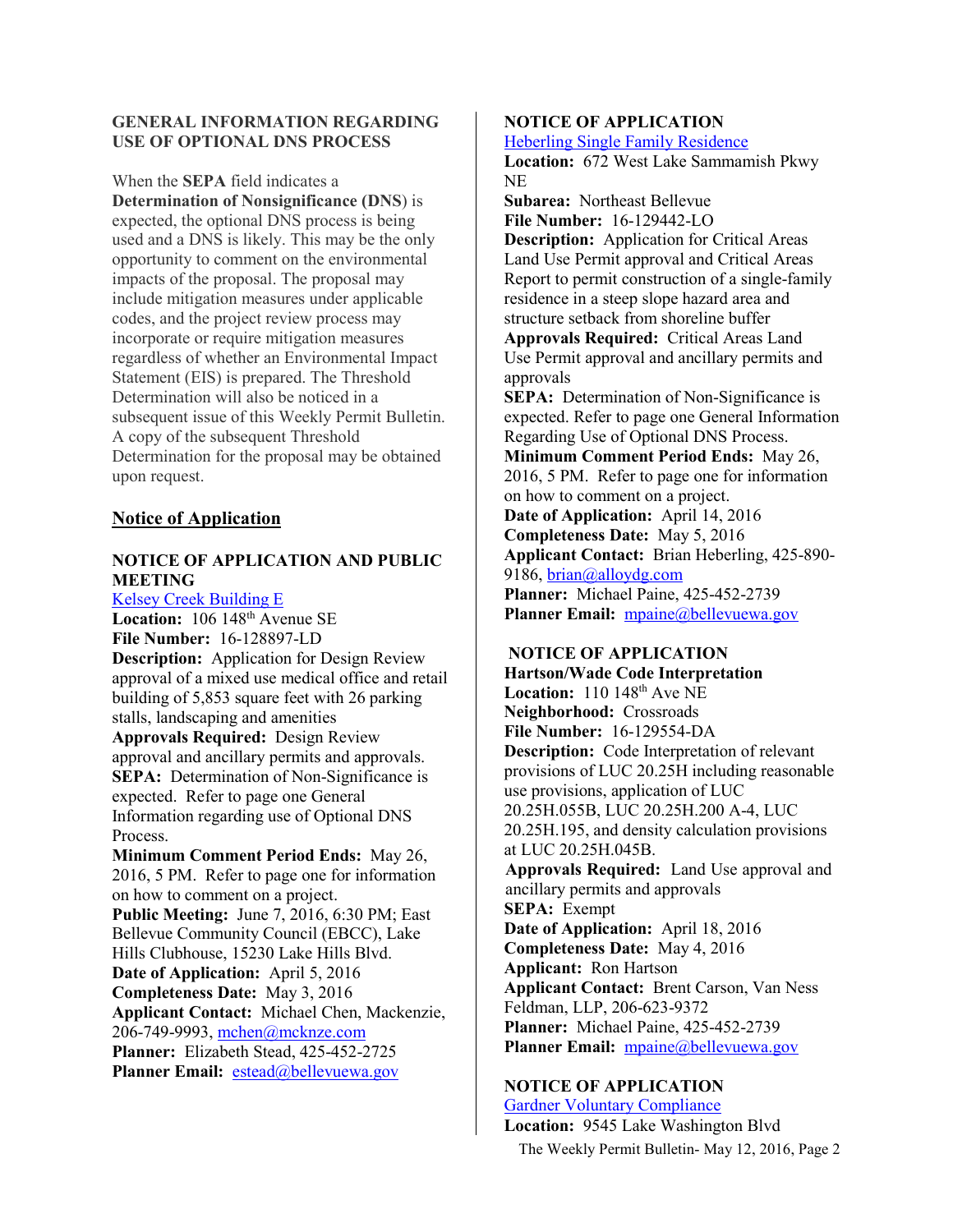**Subarea:** Southwest Bellevue **File Number:** 16-130929-LO

**Description:** Application for Critical Areas Land Use Permit approval to construct multiple wall systems on critical slopes, construction of a patio and a gazebo without required permits. **Approvals Required:** Critical Areas Land Use Permit approval and ancillary permits and approvals

**SEPA:** Determination of Non-Significance is expected. Refer to page one General Information Regarding Use of Optional DNS Process.

**Minimum Comment Period Ends:** May 26, 2016, 5 PM. Refer to page one for information on how to comment on a project.

**Date of Application:** April 22, 2016 **Completeness Date:** May 5, 2016 **Applicant:** Todd and Polly Gardner **Applicant Contact:** Sanford Levy, Levy, von Beck and Associates, Inc., 206 6236 5444, [info@levy-law.com](mailto:info@levy-law.com) 

**Planner:** Michael Paine, 425-452-2739 Planner Email: [mpaine@comcast.net](mailto:mpaine@comcast.net)

#### **Notice of Decision**

#### **NOTICE OF DECISION**

[Bloch Cabana](http://www.bellevuewa.gov/UserFiles/Servers/Server_4779004/file/pdf/land Use/15-125705-LO_Bloch_Cabana.pdf) **Location: 9535 SE 11th St Subarea:** Southwest Bellevue **File Number:** 15-125705-LO **Description:** Critical Areas Land Use Permit approval to construct a 663 square foot cabana within a steep slope critical area. **Decision:** Approval with Conditions **Concurrency Determination:** N/A **SEPA:** Determination of Non-Significance is issued. Refer to page one for how to appeal SEPA. **Appeal Period Ends:** May 26, 2016, 5 PM. Refer to page one for information on how to appeal a project. **Date of Application:** November 23, 2015 **Completeness Date:** December 7, 2015 **Notice of Application Date:** February 11, 2016 **Applicant Contact:** Jason Henry, Berger Partnership, 206-325-6877, [jasonh@bergerpartnership.com](mailto:jasonh@bergerpartnership.com)  **Planner:** Reilly Pittman, 425-452-4350 Planner Email: [rpittman@bellevuewa.gov](mailto:rpittman@bellevuewa.gov)

# **NOTICE OF DECISION**

[Spring District Block 14 - GIX](http://www.bellevuewa.gov/UserFiles/Servers/Server_4779004/file/pdf/land Use/15-126463-LD_GIX.pdf)

**Location:** 1255 123rd Avenue NE – Block 14 of The Spring District **Subarea:** Bel-Red **File Number:** 15-126163-LD **Description:** Design Review approval to construct a 3-story office building consisting of approximately 90,390 square feet of university/office space and below grade parking, and 3,473 square feet of ground floor retail space. There will be 2 levels of underground parking with approximately 210 parking stalls. Site improvements include street improvements, site utilities, landscaping, and pedestrian circulation. The proposed structure will be used for the Global Innovation Exchange (GIX), a joint venture between the University of Washington and Tsinghua University, to create a technology master's program. The project limit area is 1.4 acres.

**Decision:** Approval with Conditions **Concurrency Determination:** Certificate of Concurrency Issued

**SEPA:** Determination of Non-Significance is issued. Refer to page one for how to appeal SEPA.

**Appeal Period Ends:** May 26, 2016, 5 PM. Refer to page one for information on how to appeal a project.

**Date of Application:** November 2, 2015 **Completeness Date:** November 19, 2015 **Notice of Application Date:** December 3, 2015

**Applicant Contact:** Tara Howard, Wright Runstad & Company, 206-805-5850, [thoward@wrightrunstad.com](mailto:thoward@wrightrunstad.com) 

**Planner:** Laurie Tyler, 425-452-2728 Planner Email: ltyler@bellevuewa.gov

# **Public Hearings**

**NOTICE OF THRESHOLD REVIEW PUBLIC HEARING, STAFF RECOMMENDATION AND GEOGRAPHIC SCOPING 2016 Annual Amendments to the Bellevue Comprehensive Plan 2016 List of Initiated Applications Notice of Application:** February 18, 2016 **Approvals required:** (1) Planning Commission recommendation after public hearing to consider

The Weekly Permit Bulletin- May 12, 2016, Page 3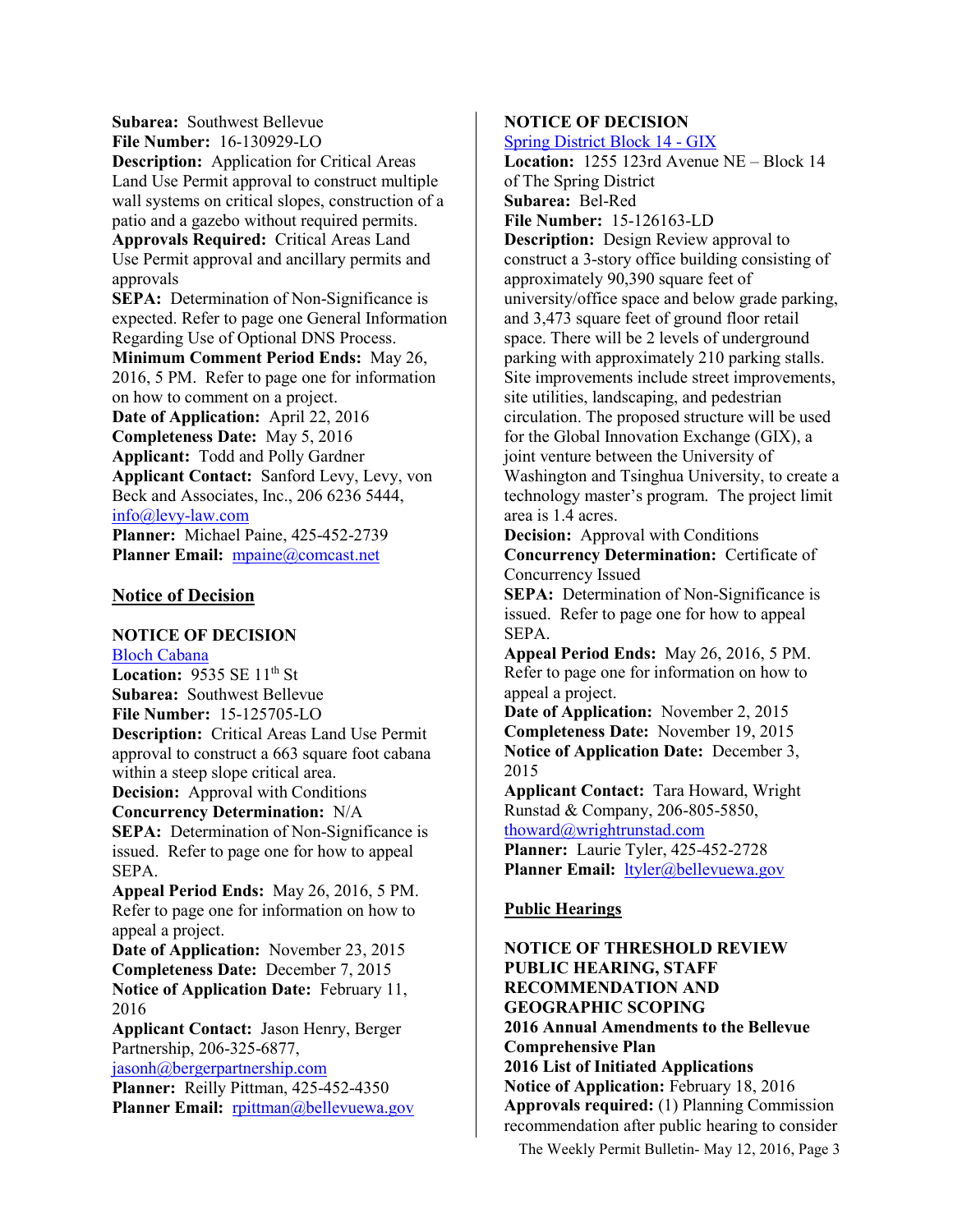Threshold Review for amendments to the Comprehensive Plan. City Council takes final action under RCW 36.70A.130 and RCW 36.70A.470. (2) The City shall consider the geographic scope of site-specific amendments through LUC 20.30I.130.A.1.a.ii. The proposed amendments will be subject to SEPA review if they are included in the Annual Comprehensive Plan Amendment Work Program.

A list of the individual amendments under consideration follows.

#### **Public Hearing before the Planning**

**Commission:** 6:00 p.m., Wednesday, June 1, 2016, Council Conference Room, Lobby Floor, Bellevue City Hall, 450 110<sup>th</sup> Ave NE. Any person may participate in the public hearing by submitting written comments to the Director prior to the public hearing or by submitting written comments or making oral comments to the Planning Commission at the hearing. All written comments received by the Director will be transmitted to the Planning Commission no later than the date of the public hearing.

Site Specific:

#### **[Naficy Mixed Use](http://www.bellevuewa.gov/UserFiles/Servers/Server_4779004/file/pdf/land Use/16-123605-AC_Naficy_Mixed_Use.pdf)**

**Location:** 15700 NE Bel-Red Rd **Subarea:** Crossroads **Neighborhood:** Crossroads **File Number:** 16-123605-AC **Description:** Map change of 0.574 acres from Office (O) to Bel-Red Residential-Commercial node 3 (BR-RC-3) **Staff Recommendation:** Do not include the application in the CPA 2016 annual work program. **Geographic Scope:** Expand the geographic scope. **Date of Application:** January 28, 2016

**Completeness Date:** February 18, 2016 **Applicant Contact:** Baylis Architects 425 454- 0566

Planner Email: **nmatz@bellevuewa.gov Planner:** Nicholas Matz AICP, 425-452-5371

#### **[Eastgate Office Park](http://www.bellevuewa.gov/UserFiles/Servers/Server_4779004/file/pdf/land Use/16-123765-AC_Eastgate_Office_Park.pdf)**

**Location:** 15320 SE 30<sup>th</sup> Pl **Subarea:** Eastgate **Neighborhood:** Eastgate

**File Number:** 16-123765-AC **Description:** Map change of 14 acres from Office (O) to Office Limited Business (OLB) **Staff Recommendation:** Include the application in the CPA 2016 annual work program. **Geographic Scope:** Expand the geographic scope.

**Date of Application:** January 31, 2016 **Completeness Date:** February 18, 2016 **Applicant Contact:** John C. McCullough, 206 812-3388

**Planner Email:** [nmatz@bellevuewa.gov](mailto:nmatz@bellevuewa.gov)  **Planner:** Nicholas Matz AICP, 425-452-5371

#### **[Newport Hills Comprehensive Plan](http://www.bellevuewa.gov/UserFiles/Servers/Server_4779004/file/pdf/land Use/16-123752-AC_Newport_Hills.pdf)**

**Location:** 5600 119<sup>th</sup> Ave SE **Subarea:** Newport Hills **Neighborhood:** Newport Hills **File Number:** 16-123752-AC **Description:** Map change of a portion of 5.9 acres from Neighborhood Business (NB) to Multifamily-High (MF-H) **Staff Recommendation:** Include the application in the CPA 2016 annual work program. **Geographic Scope:** Do not expand the geographic scope. **Date of Application:** January 31, 2016 **Completeness Date:** February 18, 2016 **Applicant Contact:** Jessica Clawson, 206 812- 3388 Planner Email: nmatz@bellevuewa.gov

**Planner:** Nicholas Matz AICP, 425-452-5371

#### Non Site-Specific

#### **[Park Lands Policy \(#1\)](http://www.bellevuewa.gov/UserFiles/Servers/Server_4779004/file/pdf/land Use/Parklandspolicy1TRstaffreport2016DS3.pdf)**

**Location:** citywide **File Number:** 15-129232-AC **Description:** Propose three new policies to the Parks, Recreation and Open Space Element restricting or regulating changes in use of park lands and park property.

**Staff Recommendation:** Do not include the application in the CPA 2016 annual work program.

**Geographic Scope:** Not applicable **Date of Application:** December 1, 2015 **Completeness Date:** January 8, 2016 **Applicant Contact:** Geoff Bidwell 425 453- 9265

**Planner Email:** [nmatz@bellevuewa.gov](mailto:nmatz@bellevuewa.gov)  **Planner:** Nicholas Matz AICP, 425-452-5371

The Weekly Permit Bulletin- May 12, 2016, Page 4